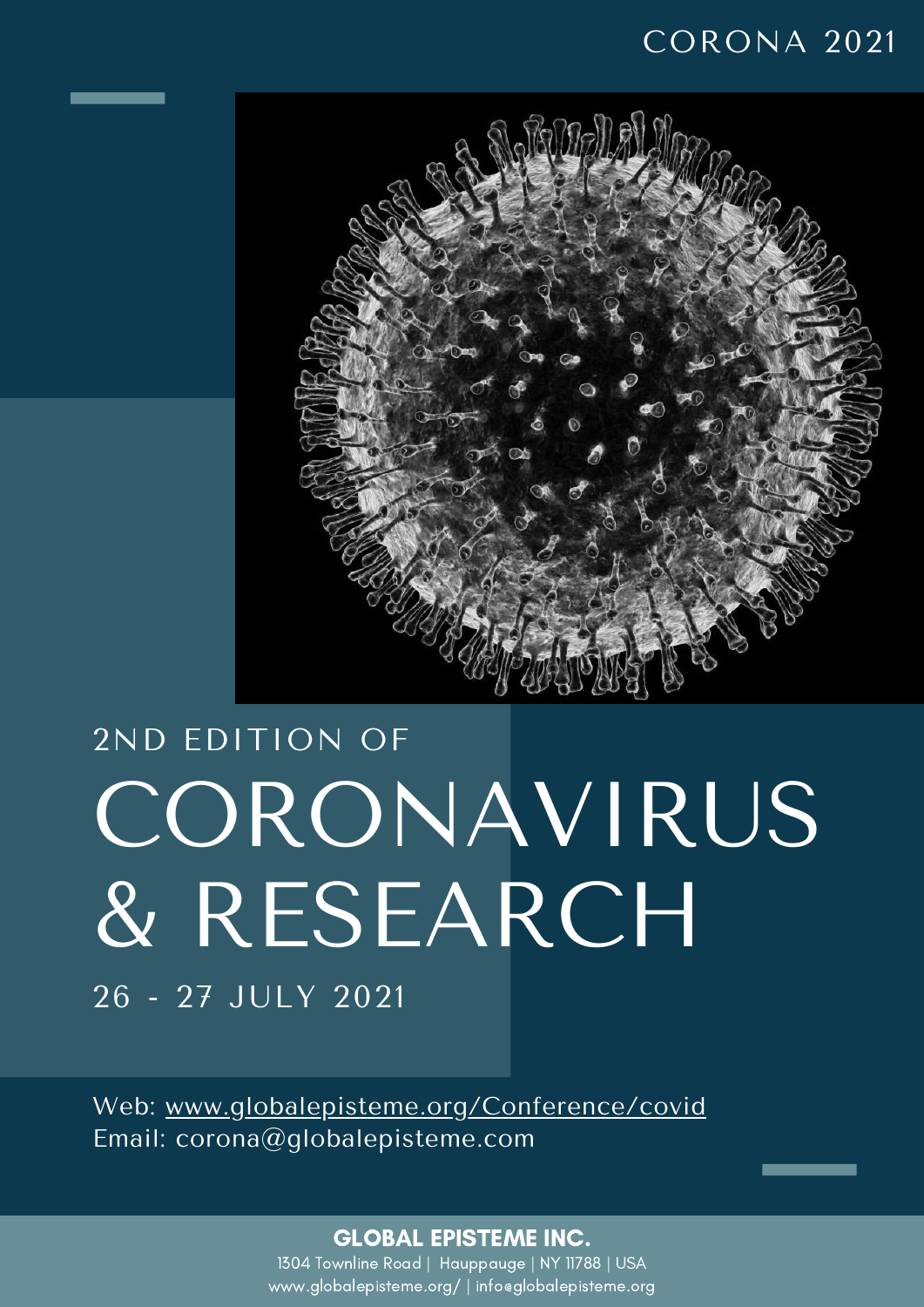## ABOUT CONFERENCE

After the successful completion of the 1st Edition on [Coronavirus](http://globalepisteme.org/Conference/coronavirus) & Research -Virtual Conference, we are honored to invite you for the 2nd [Edition](http://www.globalepisteme.org/Conference/covid) of [Coronavirus](http://www.globalepisteme.org/Conference/covid) & Research to be held online on 26 – 27 July 2021.

The virtual conference on [Coronavirus](http://www.globalepisteme.org/Conference/covid) & Research brings together top basic, translational, and clinical researchers from around the world to share the latest studies, risk factors, important developments, and best research methods in the ongoing battle against COVID – 19 and related infectious diseases.

Various topics will be presented and discussed in which topics are limited to Basic and translational science, clinical science, epidemiology, public health, prevention, mental health, risk factors, case reports and social sciences.

We invite academics and scholars from all the relevant disciplines to submit their papers and ongoing research findings.

#### AIM OF THE CONFERENCE

The main objective of the scientific webinar is to create space for presentation of current situation of COVID 19 and also a space for creating collaborative links between academics, practitioners and providers aiming at long-term sharing of knowledge and discussions of highly current issues. The purpose of this online platform is to discuss the problems and issues in the field of health, new trends, innovations, developments and research, and also to increase the efficiency of health care and putting into daily practice the use of information technology in the field of public health protection.

The conference aims to

- Articulate the pathogenesis of viral diseases and the biology of the viruses that cause them;
- Develop an improved ability to perform and interpret diagnostic virology tests; and
- Apply methods of antiviral therapies and vaccination strategies.
- Provide an opportunity for research interaction and established senior investigators across the globe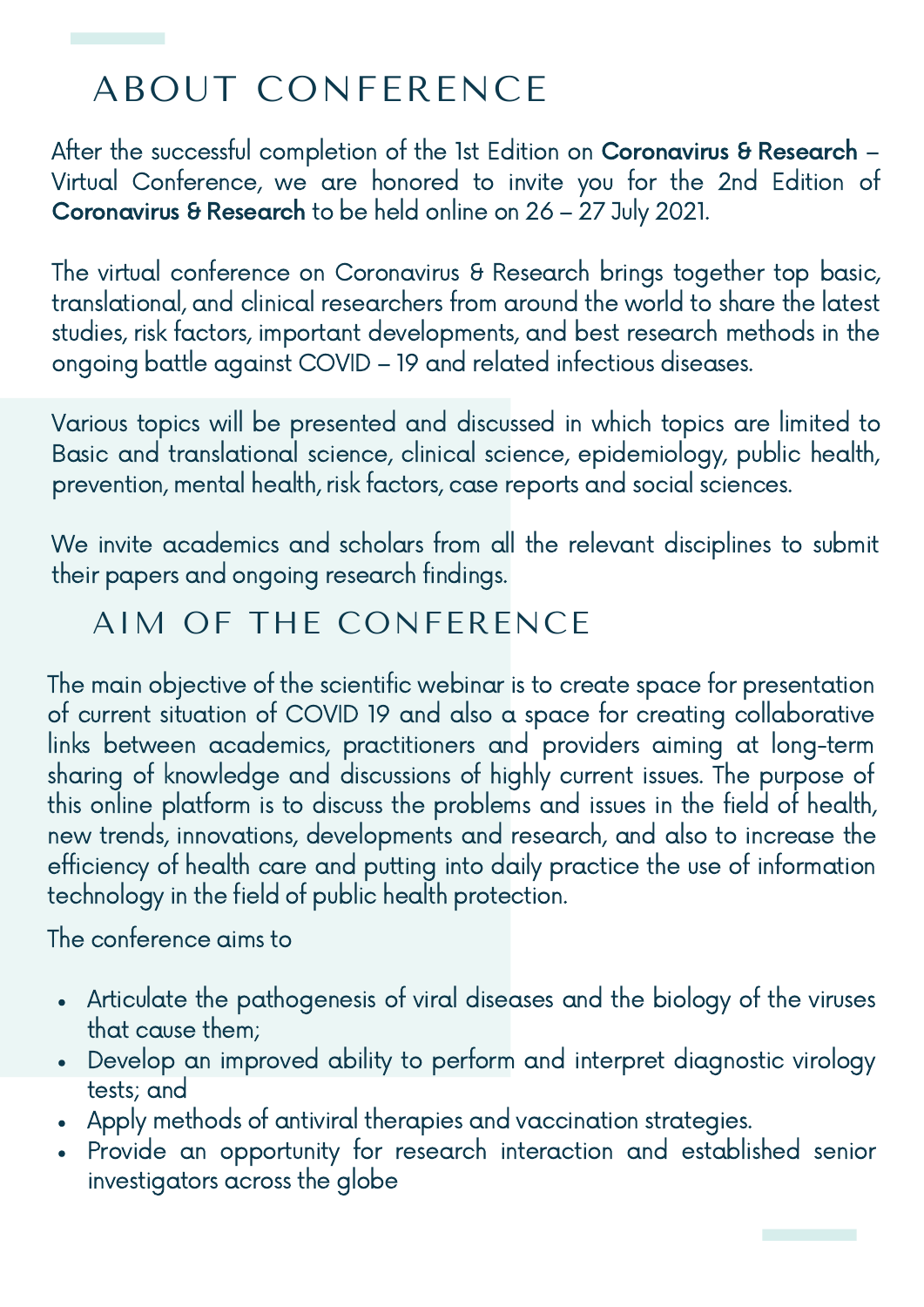## WHY TO ATTEND?

Pneumonia of unknown cause detected in Wuhan, China on 31 December 2019 with was confirmed by WHO as Covid19 (Novel Coronavirus Disease 2019). The outbreak was declared a Public Health Emergency of International Concern. Many experts and funders addressed the issues for developing easy-to-apply diagnostics, accelerating existing vaccine candidates and preventing infection. Several therapeutics and vaccines were in clinical trials and people were informed to protect themselves to control the spread. With the experts and healthcare professions; this is the best opportunity to reach the largest assemblage of participants from the coronavirus research. This event will provide an opportunity to build and expand your network with various people, discuss novel strategies and gives chance to make collaboration with other universities and research labs. Conduct presentations, awareness, drug discovery, clinical trials, distribute information, meet with current and potential scientists and receive name recognition at this 2-day event.

#### WHO SHOULD ATTEND?

- Biotechnologists
- Virologists
- Virology Students
- Virology Researchers
- Virology and Microbiology Faculty
- Microbiologist
- Psychologists
- Mental Health care takers
- Pharmacists
- Virology and Microbiology Associations and Societies
- Research Labs/Researchers
- Manufacturing Medical Devices Companies
- Infectious Diseases Specialists
- Business Dignities/ Entrepreneurs
- **Environmentalists**
- Sociologists
- Pharmacologists
- R&D department
- **Nurses**
- Covid 19 frontline workers and others who do research in COVID 19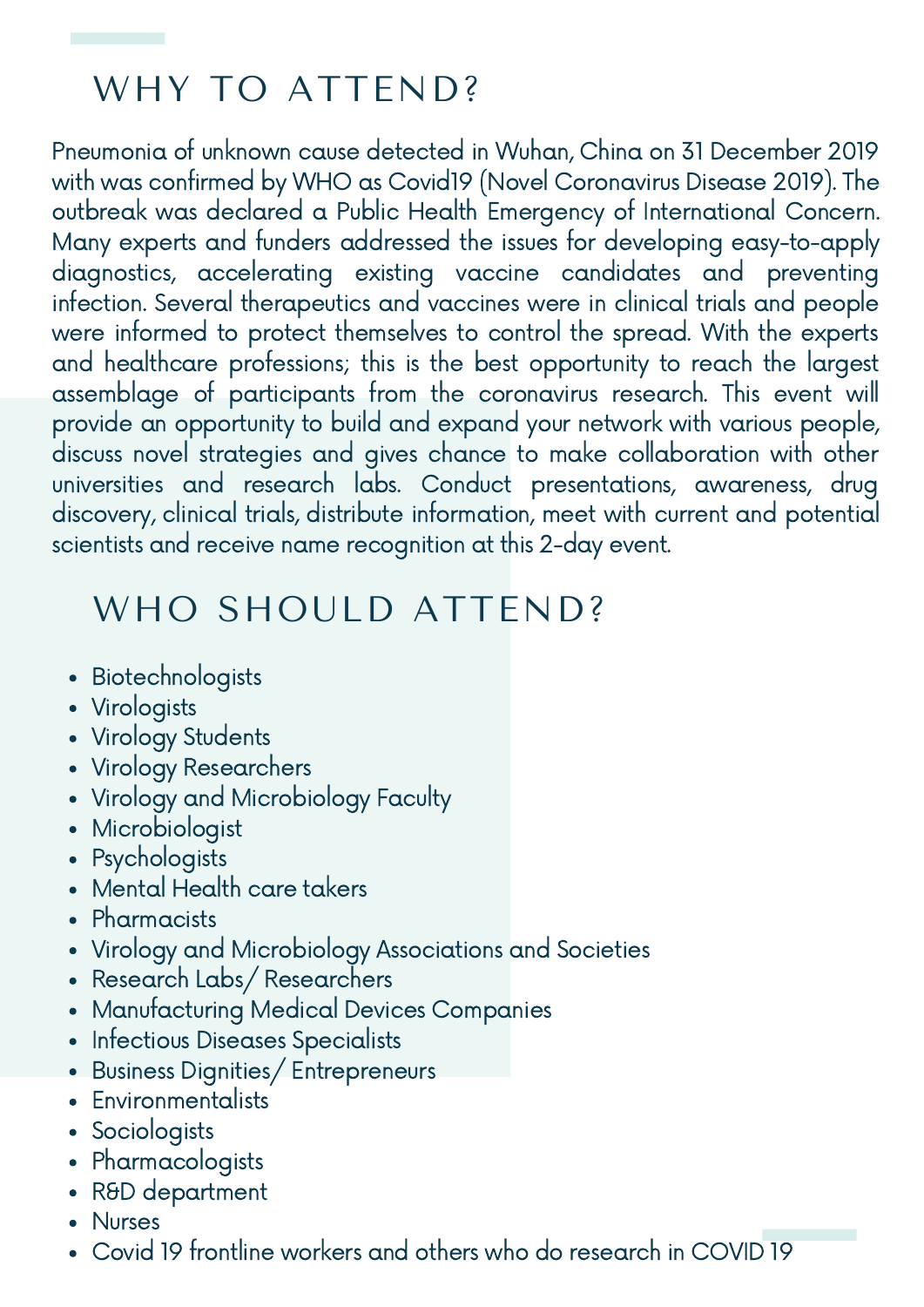# SCIENTIFIC SESSIONS

- Viral Epidemiology
- Symptoms & Transmission
- Respiratory Tract Infections
- Clinical Infections
- Nosocomial infections
- Coronavirus Disease 2019 (COVID-19)
- Epidemic outbreak of Covid19
- **Infection Control**
- Treatment & Cure  $\bullet$
- Risks Factors & Prevention
- Screening Procedures
- Diagnosis & Detection
- COVID-19 Vaccines
- Drug Developments & Trials
- Immune Response
- Covid 19 and Healthcare
- Vital role nurses play in the race
- Challenges in Management of COVID 19
- Case Reports & Clinical Trails
- COVID 19 Crisis
- Social Impact of the COVID-19
- Impact of COVID-19 on Society and Environment
- Corona Pandemic and Human Life
- Covid-19 and the Global Climate **Change**
- COVID-19 Pandemic and the Mental Health
- Wellness & Resilience during COVID-19
- Coronavirus variants Impact on Covid-19 vaccine
- Next Generation Medicine
- COVID-19 Is there an end in sight?

NOTE: Abstracts can be submitted on any of the following topics for presentations to individual interest, but not limited to the above sessions. Additionally, abstracts with a primary focus on infectious diseases, coronavirus, immunology, nursing, vaccine research and also the other side including non medical research like environmental science, psychology, climate change are greatly encouraged and will be designated in the program as applied sessions.

# SUBMIT YOUR ABSTRACT

#### [www.globalepisteme.org/Conference/covid/submitabstract](http://www.globalepisteme.org/Conference/covid/submitabstract)

## BENEFITS

- E-Certificate of participation/presentation
- You will receive your presentation copy (video) after the webinar
- Abstracts will be published in conference proceedings
- Time saving and cost effective
- Extensive reach to international audience
- Flexible and Convenient to attend & share your views from home
- Develop connections and collaborations